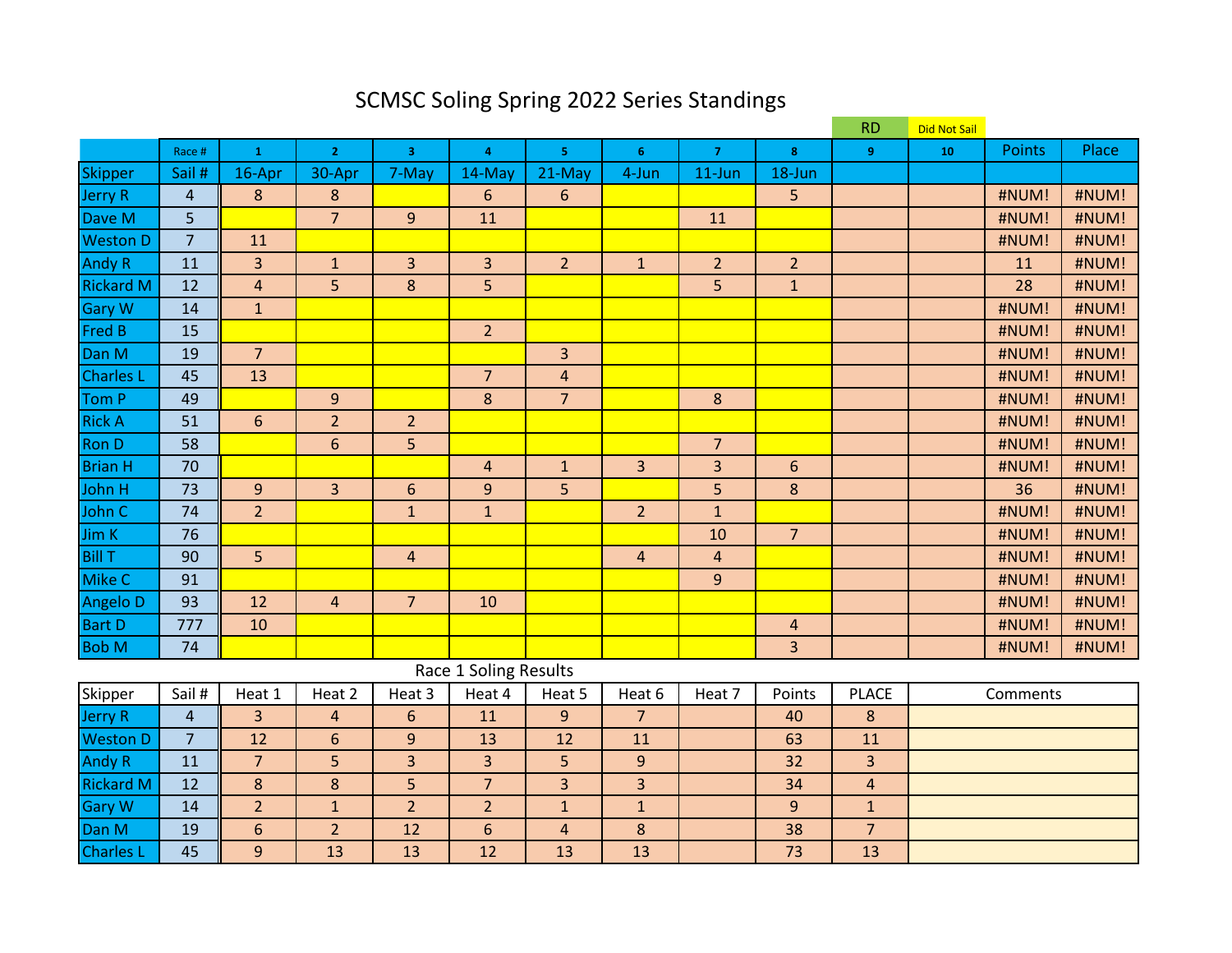| <b>Rick A</b> | 51  | 4                          |           | 4  | 10             | 8  | 4  | 37 | 6              | $0-1st$ |
|---------------|-----|----------------------------|-----------|----|----------------|----|----|----|----------------|---------|
| John H        | 73  | <b>11</b>                  | 12        |    |                |    | 10 | 52 | 9              |         |
| John C        | 74  | $\boldsymbol{\mathcal{A}}$ | 3         |    | $\overline{4}$ |    |    | 13 | $\overline{2}$ |         |
| <b>Bill T</b> | 88  | 5                          | 10        | 10 |                | 6  | 5  | 37 | 5              | $1-1st$ |
| Angelo D      | 93  | 13                         | 9         | 11 | 8              | 11 | 12 | 64 | 12             |         |
| <b>Bart D</b> | 777 | 13                         | <b>11</b> |    | 9              | 10 | 6  | 57 | 10             |         |
|               |     |                            |           |    |                |    |    |    |                |         |
|               |     |                            |           |    |                |    |    |    |                |         |
|               |     |                            |           |    |                |    |    |    |                |         |
|               |     |                            |           |    |                |    |    |    |                |         |

|                  |                |                |                |                | Race 2 Soling Results |                |                 |        |        |                |          |
|------------------|----------------|----------------|----------------|----------------|-----------------------|----------------|-----------------|--------|--------|----------------|----------|
| Skipper          | Sail #         | Heat 1         | Heat 2         | Heat 3         | Heat 4                | Heat 5         | Heat 6          | Heat 7 | Points | <b>PLACE</b>   | Comments |
| Jerry R          | $\overline{4}$ | 9              | $\overline{4}$ | 6              | $8\phantom{1}$        | 10             | 5               |        | 42     | $\bf 8$        |          |
|                  |                |                |                |                |                       |                |                 |        |        |                |          |
| <b>Andy R</b>    | 11             | $\mathbf{1}$   | $\mathbf{1}$   | $\overline{2}$ | $\mathbf{1}$          | 5              | $\overline{3}$  |        | 13     | $\mathbf{1}$   |          |
| <b>Rickard M</b> | 12             | $\overline{7}$ | 3 <sup>1</sup> | $\bf 8$        | $\overline{4}$        | $\overline{2}$ | 9               |        | 33     | 5              |          |
|                  |                |                |                |                |                       |                |                 |        |        |                |          |
|                  |                |                |                |                |                       |                |                 |        |        |                |          |
|                  |                |                |                |                |                       |                |                 |        |        |                |          |
| <b>Rick A</b>    | 51             | $\overline{2}$ | 5              | 3              | $\overline{3}$        | $\mathbf{1}$   | $\mathbf{1}$    |        | 15     | $\overline{2}$ |          |
| John H           | 73             | $\overline{3}$ | $\overline{2}$ | 4              | 5                     | 3              | $\overline{a}$  |        | 21     | 3              |          |
|                  |                |                |                |                |                       |                |                 |        |        |                |          |
|                  |                |                |                |                |                       |                |                 |        |        |                |          |
| Angelo D         | 93             | 5              | $\overline{7}$ | 5              | $\overline{2}$        | $\overline{4}$ | $\overline{2}$  |        | 25     | $\overline{4}$ |          |
| Ron D            | 58             | $\overline{a}$ | 6              | $\mathbf{1}$   | $\overline{7}$        | 10             | 8               |        | 36     | $\sqrt{6}$     |          |
| Dave M           | 5 <sup>1</sup> | 6              | $\bf 8$        | 9              | $6\,$                 | 6              | $6\phantom{1}6$ |        | 41     | $\overline{7}$ |          |
| Tom P            | 49             | 8              | 9              | $\overline{7}$ | 9                     | 10             | $\overline{7}$  |        | 50     | $9$            |          |
|                  |                |                |                |                |                       |                |                 |        |        |                |          |
|                  |                |                |                |                |                       |                |                 |        |        |                |          |

Race 3 Soling Results

| Skipper | Sail # | Heat 1 | $\sim$<br>Heat ∠ | Heat 5 | Heat 4 | Heat 5 | Heat 6 | Heat | Points | <b>PLACE</b> | Comments |
|---------|--------|--------|------------------|--------|--------|--------|--------|------|--------|--------------|----------|
|         |        |        |                  |        |        |        |        |      |        |              |          |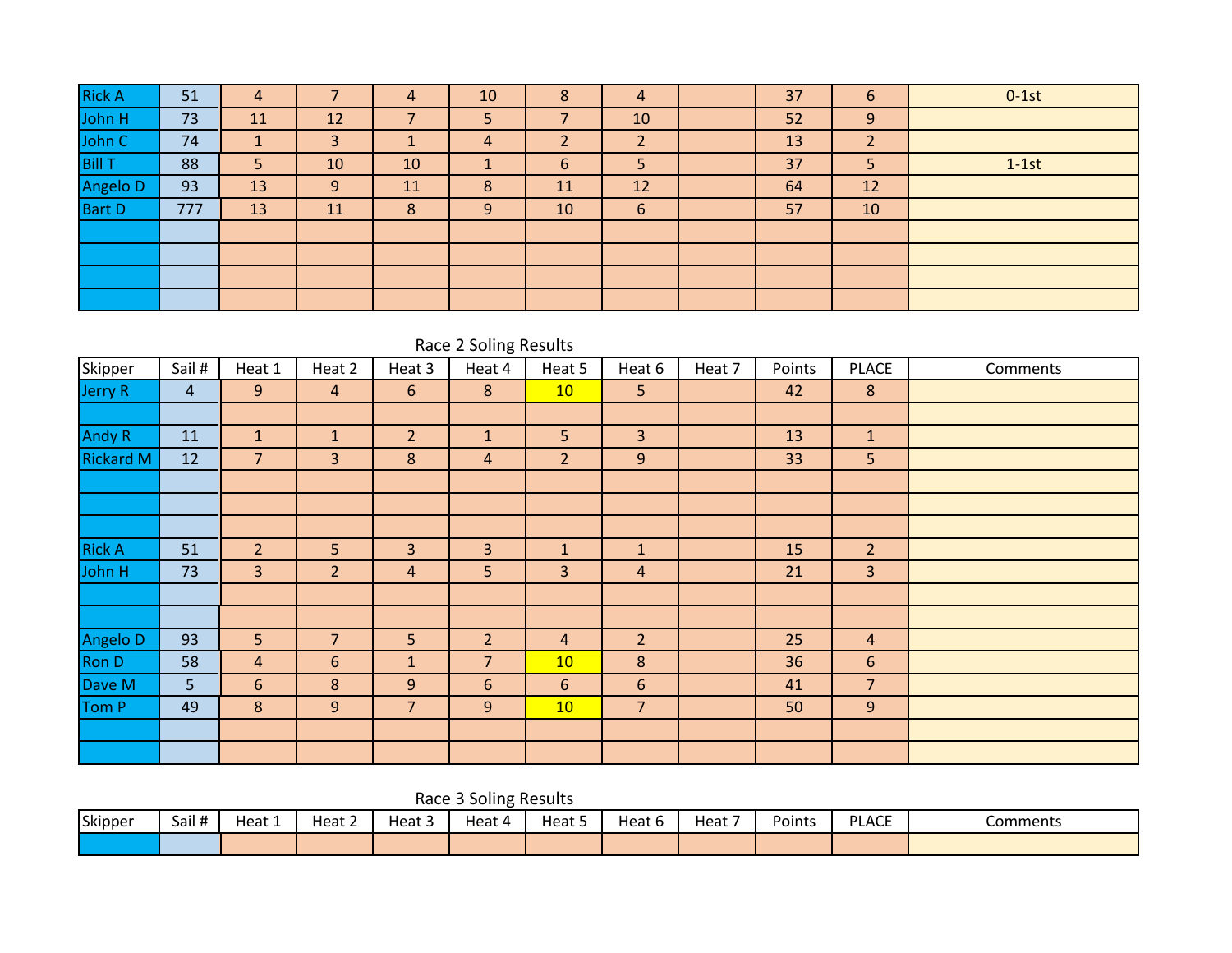| Dave M           | 5 <sup>5</sup> | $\overline{9}$ | 8              | 8              | 9               | $9$            | 9                | 52 | 9              |         |
|------------------|----------------|----------------|----------------|----------------|-----------------|----------------|------------------|----|----------------|---------|
|                  |                |                |                |                |                 |                |                  |    |                |         |
| Andy R           | 11             | 5              | $\overline{3}$ | $\overline{4}$ | $\overline{7}$  | 5 <sup>1</sup> | $\overline{a}$   | 28 | $\overline{3}$ |         |
| <b>Rickard M</b> | 12             | 8              | 4              | 6              | 5 <sub>o</sub>  | 8              | 8                | 39 | $8\phantom{1}$ |         |
|                  |                |                |                |                |                 |                |                  |    |                |         |
|                  |                |                |                |                |                 |                |                  |    |                |         |
|                  |                |                |                |                |                 |                |                  |    |                |         |
|                  |                |                |                |                |                 |                |                  |    |                |         |
| <b>Rick A</b>    | 51             | $\overline{2}$ | $\mathbf{1}$   | $\overline{2}$ | $\overline{2}$  | $\mathbf{1}$   | 3                | 11 | $\overline{2}$ | $2-1st$ |
| Ron D            | 58             | 4              | $6\phantom{1}$ | 9              | $\mathbf{1}$    | 6              | $\boldsymbol{6}$ | 32 | 5 <sub>o</sub> | $1-1st$ |
| John H<br>John C | 73             | $\overline{7}$ | 5              | $\overline{3}$ | $\overline{3}$  | $\overline{7}$ | $\overline{7}$   | 32 | 6              | $0-1st$ |
|                  | 74             | $\mathbf{1}$   | $\overline{2}$ | $\mathbf{1}$   | $\overline{4}$  | $\overline{2}$ | $\mathbf 1$      | 11 | $\mathbf{1}$   | $3-1st$ |
| <b>Bill T</b>    | 88             | 3 <sup>2</sup> | 9              | 5              | 8               | $\overline{3}$ | $\overline{2}$   | 30 | $\overline{4}$ |         |
| Angelo D         | 93             | $6\phantom{1}$ | $\overline{7}$ | $\overline{7}$ | $6\overline{6}$ | $\overline{a}$ | 5                | 35 | $\overline{7}$ |         |
|                  |                |                |                |                |                 |                |                  |    |                |         |
|                  |                |                |                |                |                 |                |                  |    |                |         |
|                  |                |                |                |                |                 |                |                  |    |                |         |

|                  | Race 4 Soling Results |                |                |                |                |                |                 |        |        |                |          |  |  |  |  |
|------------------|-----------------------|----------------|----------------|----------------|----------------|----------------|-----------------|--------|--------|----------------|----------|--|--|--|--|
| Skipper          | Sail #                | Heat 1         | Heat 2         | Heat 3         | Heat 4         | Heat 5         | Heat 6          | Heat 7 | Points | <b>PLACE</b>   | Comments |  |  |  |  |
| Jerry R          | 4                     | $\overline{7}$ | 11             | 5 <sup>1</sup> | $\overline{4}$ | $\overline{7}$ | $\overline{7}$  |        | 41     | 6              |          |  |  |  |  |
| Dave M           | 5 <sup>1</sup>        | 11             | 10             | 11             | 8              | 11             | 10              |        | 61     | 11             |          |  |  |  |  |
|                  |                       |                |                |                |                |                |                 |        |        |                |          |  |  |  |  |
| <b>Andy R</b>    | 11                    | $\overline{2}$ | 5              | 2              | 6              | 8              | 3               |        | 26     | $\overline{3}$ |          |  |  |  |  |
| <b>Rickard M</b> | 12                    | 3              | $\overline{2}$ | 6              | 5 <sup>1</sup> | 9              | 9               |        | 34     | 5              |          |  |  |  |  |
|                  |                       |                |                |                |                |                |                 |        |        |                |          |  |  |  |  |
|                  |                       |                |                |                |                |                |                 |        |        |                |          |  |  |  |  |
| <b>Charles L</b> | 45                    | $\overline{4}$ | 6              | 10             | $\overline{7}$ | $6\phantom{1}$ | 8               |        | 41     | $\overline{7}$ |          |  |  |  |  |
| Tom P            | 49                    | 9              | 8              | 8              | 10             | 3              | $\overline{4}$  |        | 42     | 8              |          |  |  |  |  |
|                  |                       |                |                |                |                |                |                 |        |        |                |          |  |  |  |  |
|                  |                       |                |                |                |                |                |                 |        |        |                |          |  |  |  |  |
| John H           | 73                    | 5              | 9              | $\overline{7}$ | 9              | 10             | $6\phantom{1}6$ |        | 46     | 9              |          |  |  |  |  |
| John C           | 74                    | $\mathbf{1}$   |                | $\mathbf 1$    | $\overline{3}$ | $\overline{2}$ | $\mathbf{1}$    |        | 9      | $\mathbf{1}$   |          |  |  |  |  |
|                  |                       |                |                |                |                |                |                 |        |        |                |          |  |  |  |  |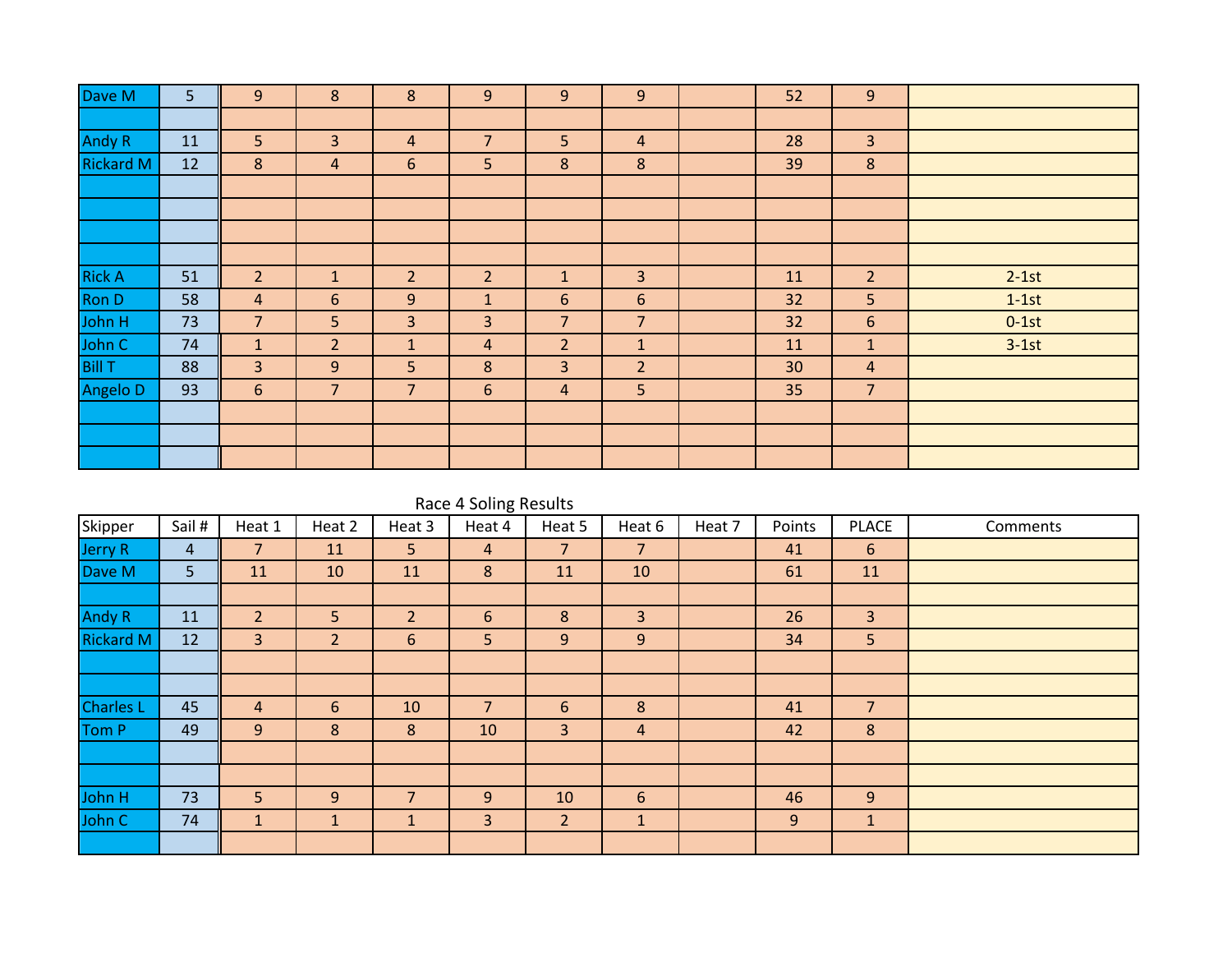| Angelo D/      | Q2       | 10     |  | $\overline{A}$ | . . | 50 | 10           |  |
|----------------|----------|--------|--|----------------|-----|----|--------------|--|
| <b>Fred B</b>  | 4F<br>IJ |        |  |                |     | 16 |              |  |
| <b>Bryan H</b> | 70       | $\sim$ |  |                |     | 30 | $\mathbf{H}$ |  |
|                |          |        |  |                |     |    |              |  |

|                    |                |                |                |                | Race 5 Soling Results |                |                  |        |        |                |          |
|--------------------|----------------|----------------|----------------|----------------|-----------------------|----------------|------------------|--------|--------|----------------|----------|
| Skipper<br>Jerry R | Sail #         | Heat 1         | Heat 2         | Heat 3         | Heat 4                | Heat 5         | Heat 6           | Heat 7 | Points | <b>PLACE</b>   | Comments |
|                    | $\overline{4}$ | 3              | 5              | $6\,$          | 5                     | $\overline{7}$ | $\boldsymbol{6}$ |        | 32     | 6              |          |
|                    |                |                |                |                |                       |                |                  |        |        |                |          |
|                    |                |                |                |                |                       |                |                  |        |        |                |          |
| Andy R             | 11             | $\overline{2}$ | $\overline{2}$ | $\vert$ 1      | $\overline{3}$        | $\overline{2}$ | 3                |        | 13     | $\overline{2}$ |          |
|                    |                |                |                |                |                       |                |                  |        |        |                |          |
|                    |                |                |                |                |                       |                |                  |        |        |                |          |
|                    |                |                |                |                |                       |                |                  |        |        |                |          |
| Dan M              | 19             | $\vert$ 1      | $\overline{a}$ | 5              | $\overline{2}$        | 5              | $\overline{2}$   |        | 19     | $\overline{3}$ |          |
|                    | 45             | 5              | 6              | 4              | $\overline{4}$        | $\overline{3}$ | 4                |        | 26     | $\overline{a}$ |          |
| Charles L<br>Tom P | 49             | $\overline{7}$ | $\overline{7}$ | $\overline{7}$ | $\overline{7}$        | $6\,$          | $\overline{7}$   |        | 41     | $\overline{7}$ |          |
|                    |                |                |                |                |                       |                |                  |        |        |                |          |
|                    |                |                |                |                |                       |                |                  |        |        |                |          |
| <b>Brian H</b>     | 70             | $\overline{a}$ | $\mathbf{1}$   | $\overline{2}$ | $\mathbf{1}$          | $\mathbf{1}$   | $\mathbf{1}$     |        | 10     | $\mathbf{1}$   |          |
| John H             | 73             | 6              | 3              | $\overline{3}$ | 6                     | $\overline{4}$ | 5                |        | 27     | 5              |          |
|                    |                |                |                |                |                       |                |                  |        |        |                |          |
|                    |                |                |                |                |                       |                |                  |        |        |                |          |
|                    |                |                |                |                |                       |                |                  |        |        |                |          |
|                    |                |                |                |                |                       |                |                  |        |        |                |          |

## Race 6 Soling Results

| Skipper       | Sail # | Heat 1 | Heat 2 | Heat 3 | Heat 4 | Heat 5 | Heat 6 | Heat 7 | Points | <b>PLACE</b> | Comments |
|---------------|--------|--------|--------|--------|--------|--------|--------|--------|--------|--------------|----------|
|               |        |        |        |        |        |        |        |        |        |              |          |
|               |        |        |        |        |        |        |        |        |        |              |          |
|               |        |        |        |        |        |        |        |        |        |              |          |
| <b>Andy R</b> | 11     |        |        |        |        |        |        |        | 10     |              |          |
|               |        |        |        |        |        |        |        |        |        |              |          |
|               |        |        |        |        |        |        |        |        |        |              |          |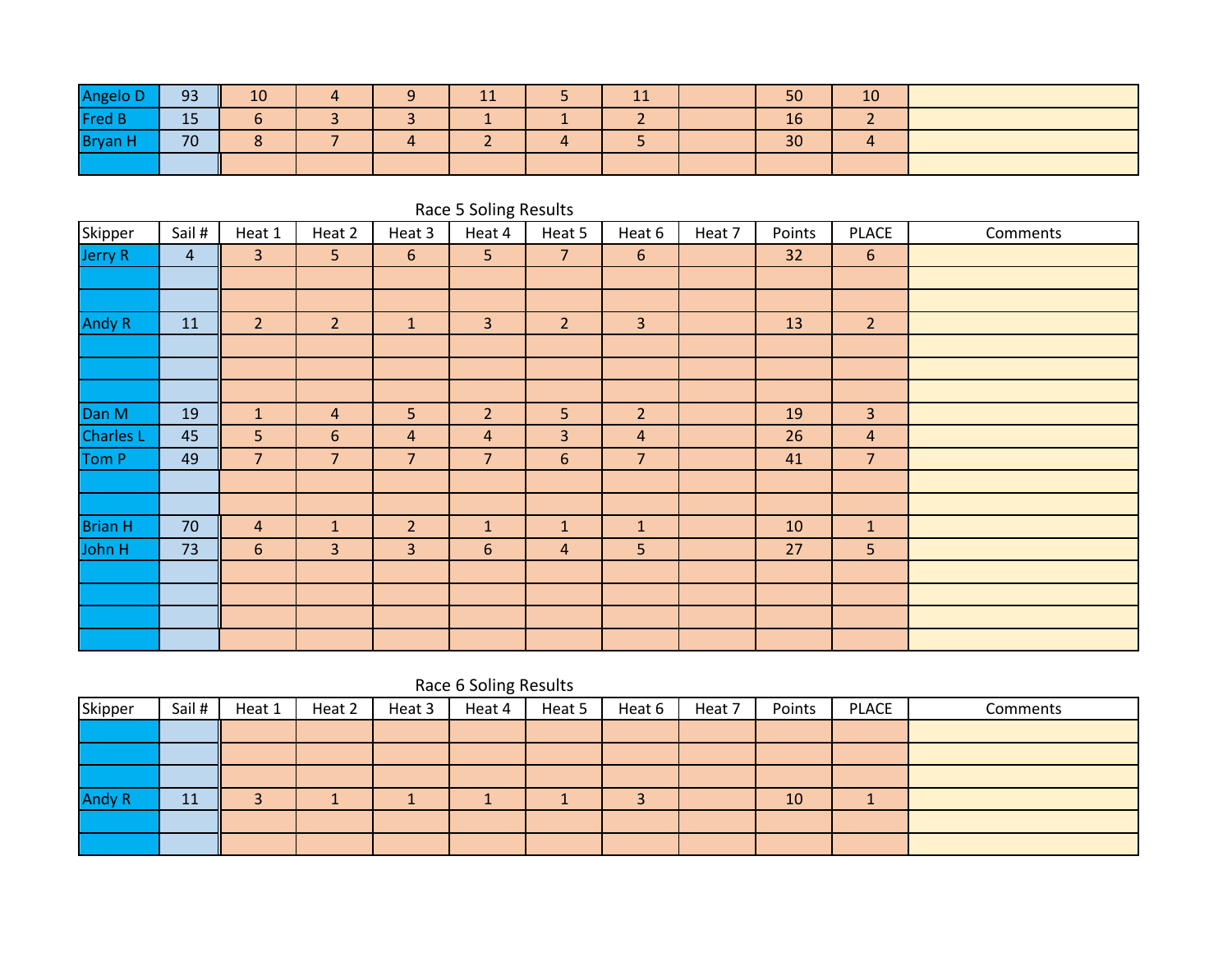| <b>Brian H</b>   | 70 | 1              | 3              | 3              | $\overline{4}$ | $\overline{2}$ | $\mathbf{1}$   | 14 | $\overline{3}$ |  |
|------------------|----|----------------|----------------|----------------|----------------|----------------|----------------|----|----------------|--|
|                  |    |                |                |                |                |                |                |    |                |  |
| John C<br>Bill T | 74 | 2              | $\overline{2}$ | $\overline{2}$ | $\overline{2}$ | 3              | $\overline{2}$ | 13 | $\overline{2}$ |  |
|                  | 90 | $\overline{4}$ | $\overline{4}$ | 4              | $\mathbf{3}$   | $\overline{4}$ | $\overline{4}$ | 23 | $\overline{4}$ |  |
|                  |    |                |                |                |                |                |                |    |                |  |
|                  |    |                |                |                |                |                |                |    |                |  |
|                  |    |                |                |                |                |                |                |    |                |  |

### Race 7 Soling Results

| Skipper          | Sail # | Heat 1         | Heat 2         | Heat 3         | Heat 4         | Heat 5          | Heat 6         | Heat 7 | Points | <b>PLACE</b>   | Comments |
|------------------|--------|----------------|----------------|----------------|----------------|-----------------|----------------|--------|--------|----------------|----------|
|                  |        |                |                |                |                |                 |                |        |        |                |          |
| Dave M           | 5      | 8              | 11             | 9              | 12             | 12              | 12             |        | 64     | 11             |          |
|                  |        |                |                |                |                |                 |                |        |        |                |          |
| <b>Andy R</b>    | 11     | $\overline{4}$ | 8              | $\overline{3}$ | $\overline{3}$ | $\mathbf{1}$    | $\overline{4}$ |        | 23     | 2 <sup>1</sup> |          |
| <b>Richard M</b> | 12     | $\overline{7}$ | $\overline{4}$ | $\overline{2}$ | $\overline{7}$ | 5               | $6\phantom{1}$ |        | 31     | 5 <sup>1</sup> |          |
|                  |        |                |                |                |                |                 |                |        |        |                |          |
|                  |        |                |                |                |                |                 |                |        |        |                |          |
|                  |        |                |                |                |                |                 |                |        |        |                |          |
|                  |        |                |                |                |                |                 |                |        |        |                |          |
| Tom P            | 49     | 9              | 10             | $6\phantom{1}$ | 5              | $\overline{7}$  | $\overline{7}$ |        | 44     | $8\phantom{1}$ |          |
|                  |        |                |                |                |                |                 |                |        |        |                |          |
| Ron D            | 58     | 10             | $\overline{7}$ | 12             | $\overline{4}$ | 3               | 3              |        | 39     | $\overline{7}$ |          |
| <b>Brian H</b>   | 70     | $\overline{3}$ | $\mathbf{1}$   | $\overline{7}$ | $\mathbf{1}$   | 8               | 5              |        | 25     | $\overline{3}$ | $2-1st$  |
| John H           | 73     | $\mathbf{1}$   | $\overline{3}$ | $\overline{4}$ | 9              | $6\phantom{.}6$ | 8              |        | 31     | 5 <sup>1</sup> |          |
| John C           | 74     | 2 <sup>1</sup> | 2 <sup>1</sup> | 8              | 2 <sup>1</sup> | 2 <sup>2</sup>  | $\mathbf{1}$   |        | 17     | $\mathbf{1}$   |          |
| Jim K            | 76     | 11             | 9              | 12             | 10             | 9               | $\overline{9}$ |        | 60     | 10             |          |
| <b>Bill T</b>    | 90     | 5 <sup>1</sup> | 5              | $\mathbf{1}$   | $8\phantom{1}$ | $\overline{4}$  | $\overline{2}$ |        | 25     | $\overline{4}$ | $1-1st$  |
| Mike C           | 91     | 6              | 6              | 5              | $6\phantom{1}$ | 12              | 12             |        | 47     | 9              |          |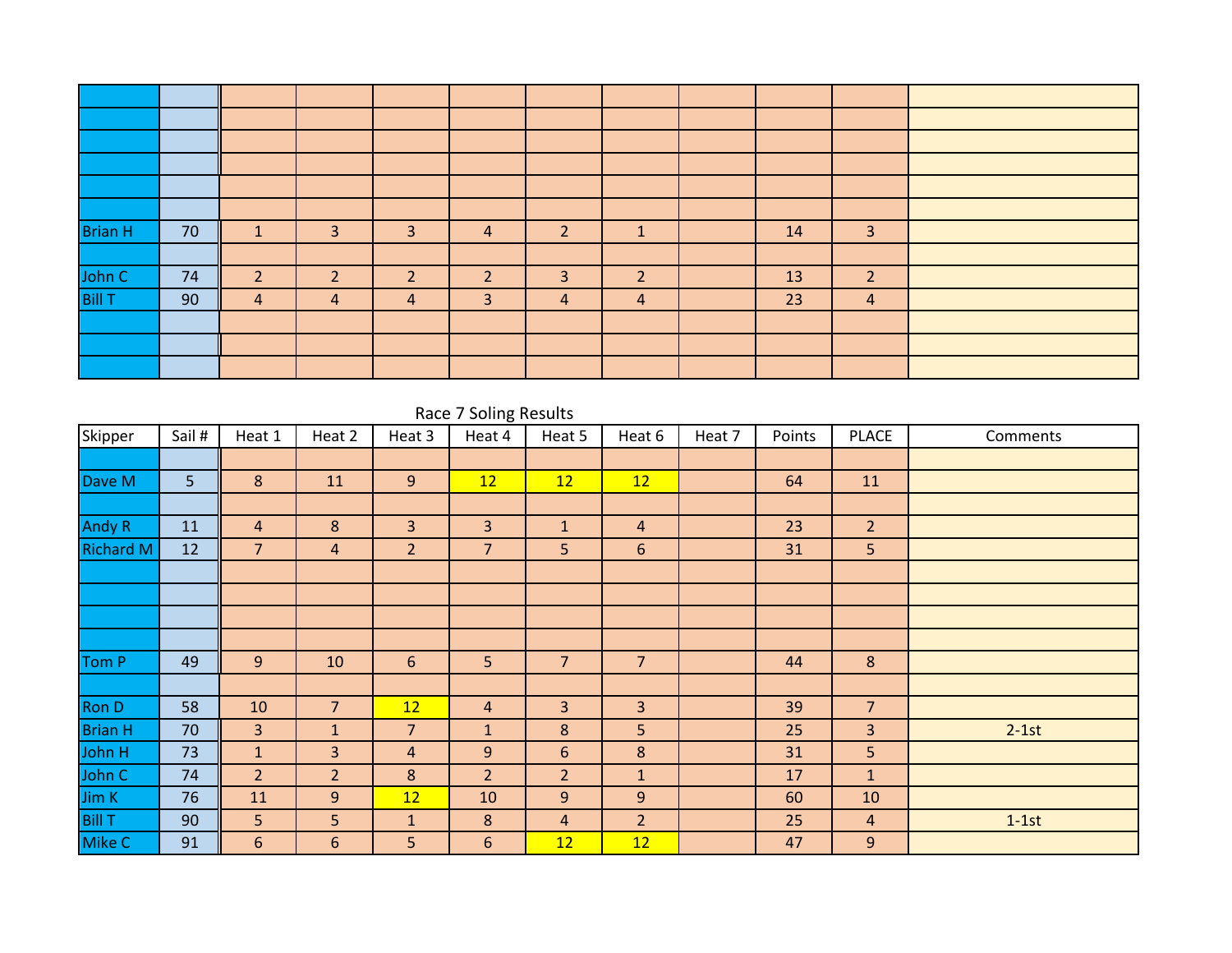| <b>Bart</b> | $- -$ |  |  |  |  |  |
|-------------|-------|--|--|--|--|--|

|                  | Race & Solling Results |                |                |                 |                |                |                  |        |        |                |          |  |  |  |
|------------------|------------------------|----------------|----------------|-----------------|----------------|----------------|------------------|--------|--------|----------------|----------|--|--|--|
| Skipper          | Sail #                 | Heat 1         | Heat 2         | Heat 3          | Heat 4         | Heat 5         | Heat 6           | Heat 7 | Points | <b>PLACE</b>   | Comments |  |  |  |
| Jerry R          | $\overline{4}$         | $\overline{7}$ | $\overline{4}$ | $\overline{3}$  | 8              | $\overline{a}$ | $\overline{4}$   |        | 30     | 5 <sup>1</sup> |          |  |  |  |
|                  |                        |                |                |                 |                |                |                  |        |        |                |          |  |  |  |
|                  |                        |                |                |                 |                |                |                  |        |        |                |          |  |  |  |
| Andy R           | 11                     | $\sqrt{6}$     | $\overline{3}$ | 5               | $\overline{3}$ | $\mathbf{1}$   | $\overline{2}$   |        | 20     | 2 <sup>2</sup> |          |  |  |  |
| <b>Rickard M</b> | 12                     | $\mathbf{1}$   | $\mathbf{1}$   | $\mathbf{1}$    | 5 <sup>1</sup> | $\overline{2}$ | $\boldsymbol{6}$ |        | 16     | $\mathbf{1}$   |          |  |  |  |
|                  |                        |                |                |                 |                |                |                  |        |        |                |          |  |  |  |
|                  |                        |                |                |                 |                |                |                  |        |        |                |          |  |  |  |
|                  |                        |                |                |                 |                |                |                  |        |        |                |          |  |  |  |
|                  |                        |                |                |                 |                |                |                  |        |        |                |          |  |  |  |
|                  |                        |                |                |                 |                |                |                  |        |        |                |          |  |  |  |
|                  |                        |                |                |                 |                |                |                  |        |        |                |          |  |  |  |
|                  |                        |                |                |                 |                |                |                  |        |        |                |          |  |  |  |
| <b>Brian H</b>   | 70                     | $\overline{3}$ | $\overline{2}$ | $\bf 8$         | $\overline{7}$ | $6\phantom{1}$ | 5                |        | 31     | 6              |          |  |  |  |
| John H           | 73                     | $\overline{2}$ | 8              | $6\phantom{1}6$ | $6\,$          | $\overline{7}$ | $\overline{7}$   |        | 36     | 8              |          |  |  |  |
| <b>Bob M</b>     | 74                     | 5              | 5              | $\overline{2}$  | $\overline{2}$ | 8              | $\mathbf{1}$     |        | 23     | $\overline{3}$ |          |  |  |  |
| Jim K            | 76                     | $\overline{4}$ | $6\phantom{1}$ | $\overline{7}$  | $\overline{4}$ | 5              | $\boldsymbol{8}$ |        | 34     | $\overline{7}$ |          |  |  |  |
|                  |                        |                |                |                 |                |                |                  |        |        |                |          |  |  |  |
|                  |                        |                |                |                 |                |                |                  |        |        |                |          |  |  |  |
|                  |                        |                |                |                 |                |                |                  |        |        |                |          |  |  |  |
| <b>Bart D</b>    | 777                    | $\bf 8$        | $\overline{7}$ | $\overline{4}$  | $\mathbf 1$    | 3              | 3                |        | 26     | $\overline{4}$ |          |  |  |  |

#### Race 8 Soling Results

# Race 9 Soling Results

| Skipper | Sail # | Heat 1 | Heat 2 | Heat 3 | Heat 4 | Heat 5 | Heat 6 | Heat 7 | Points | PLACE | Comments |
|---------|--------|--------|--------|--------|--------|--------|--------|--------|--------|-------|----------|
|         |        |        |        |        |        |        |        |        |        |       |          |
|         |        |        |        |        |        |        |        |        |        |       |          |
|         |        |        |        |        |        |        |        |        |        |       |          |
|         |        |        |        |        |        |        |        |        |        |       |          |
|         |        |        |        |        |        |        |        |        |        |       |          |
|         |        |        |        |        |        |        |        |        |        |       |          |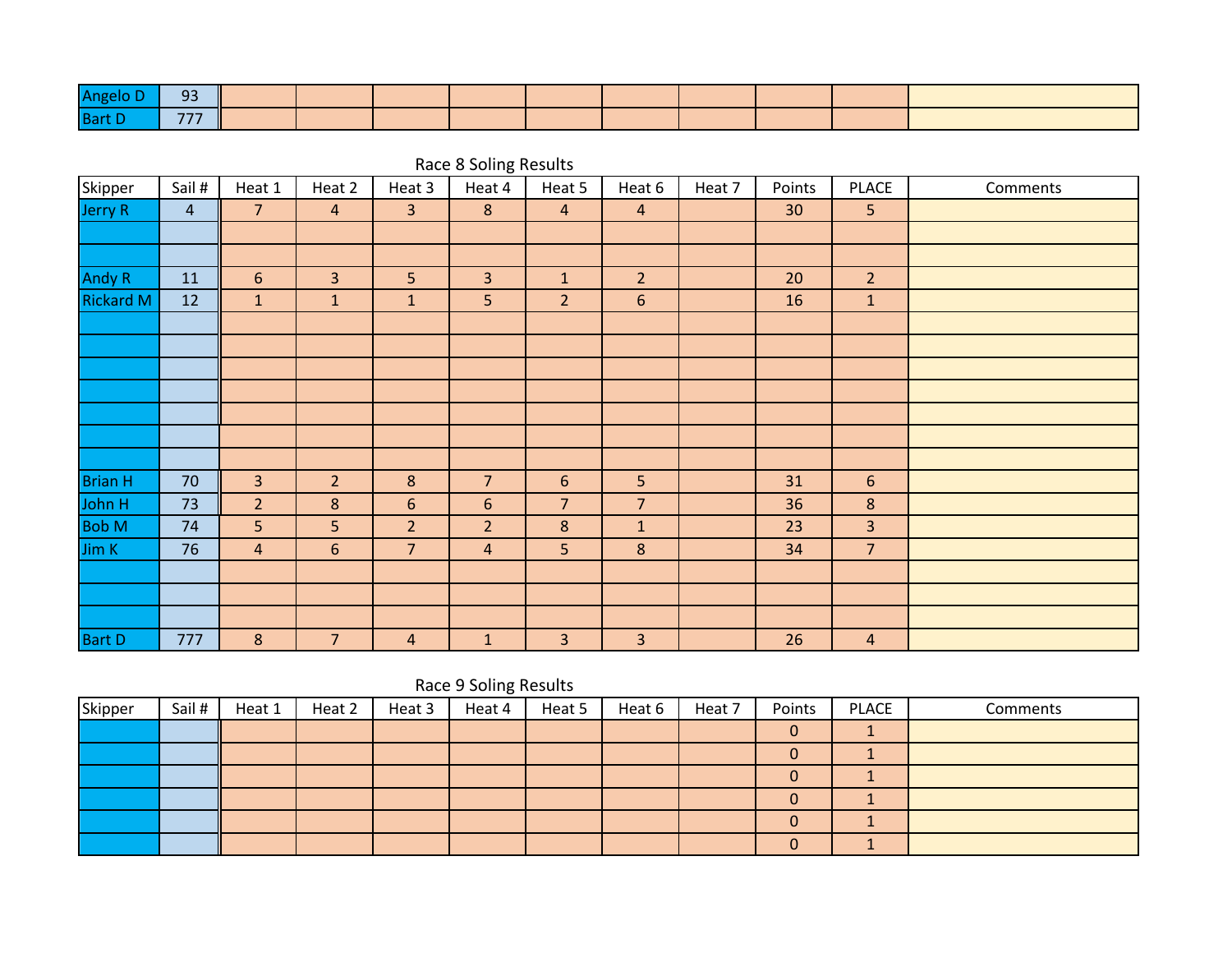|  |  |  |  | $\mathbf{0}$   | $\mathbf{1}$ |  |
|--|--|--|--|----------------|--------------|--|
|  |  |  |  | $\overline{0}$ | $\mathbf{1}$ |  |
|  |  |  |  | $\overline{0}$ | $\vert$ 1    |  |
|  |  |  |  | $\overline{0}$ | $\mathbf{1}$ |  |
|  |  |  |  | $\mathbf{0}$   | $\mathbf{1}$ |  |
|  |  |  |  | $\overline{0}$ | $\mathbf{1}$ |  |
|  |  |  |  | $\mathbf{0}$   | $\mathbf{1}$ |  |
|  |  |  |  | $\mathbf{0}$   | $\mathbf{1}$ |  |
|  |  |  |  | $\overline{0}$ | $\mathbf{1}$ |  |
|  |  |  |  |                |              |  |
|  |  |  |  |                |              |  |
|  |  |  |  |                |              |  |
|  |  |  |  |                |              |  |
|  |  |  |  |                |              |  |

### Race 10 Soling Results

| Skipper | Sail # | Heat 1 | Heat 2 | Heat 3 | Heat 4 | Heat 5 | Heat 6 | Heat 7 | Points       | <b>PLACE</b> | Comments |
|---------|--------|--------|--------|--------|--------|--------|--------|--------|--------------|--------------|----------|
|         |        |        |        |        |        |        |        |        | $\mathbf{0}$ | $\mathbf{1}$ |          |
|         |        |        |        |        |        |        |        |        | $\pmb{0}$    | $\mathbf{1}$ |          |
|         |        |        |        |        |        |        |        |        | $\mathbf 0$  | $\mathbf{1}$ |          |
|         |        |        |        |        |        |        |        |        | $\mathbf 0$  | $\mathbf{1}$ |          |
|         |        |        |        |        |        |        |        |        | $\mathbf 0$  | $\mathbf{1}$ |          |
|         |        |        |        |        |        |        |        |        | $\pmb{0}$    | $\mathbf{1}$ |          |
|         |        |        |        |        |        |        |        |        | $\pmb{0}$    | $\mathbf{1}$ |          |
|         |        |        |        |        |        |        |        |        | $\pmb{0}$    | $\mathbf{1}$ |          |
|         |        |        |        |        |        |        |        |        | $\pmb{0}$    | $\mathbf{1}$ |          |
|         |        |        |        |        |        |        |        |        | $\pmb{0}$    | $\mathbf{1}$ |          |
|         |        |        |        |        |        |        |        |        | $\pmb{0}$    | $\mathbf{1}$ |          |
|         |        |        |        |        |        |        |        |        | $\pmb{0}$    | $\mathbf{1}$ |          |
|         |        |        |        |        |        |        |        |        | $\pmb{0}$    | $\mathbf{1}$ |          |
|         |        |        |        |        |        |        |        |        | $\pmb{0}$    | $\mathbf{1}$ |          |
|         |        |        |        |        |        |        |        |        |              |              |          |
|         |        |        |        |        |        |        |        |        |              |              |          |
|         |        |        |        |        |        |        |        |        |              |              |          |